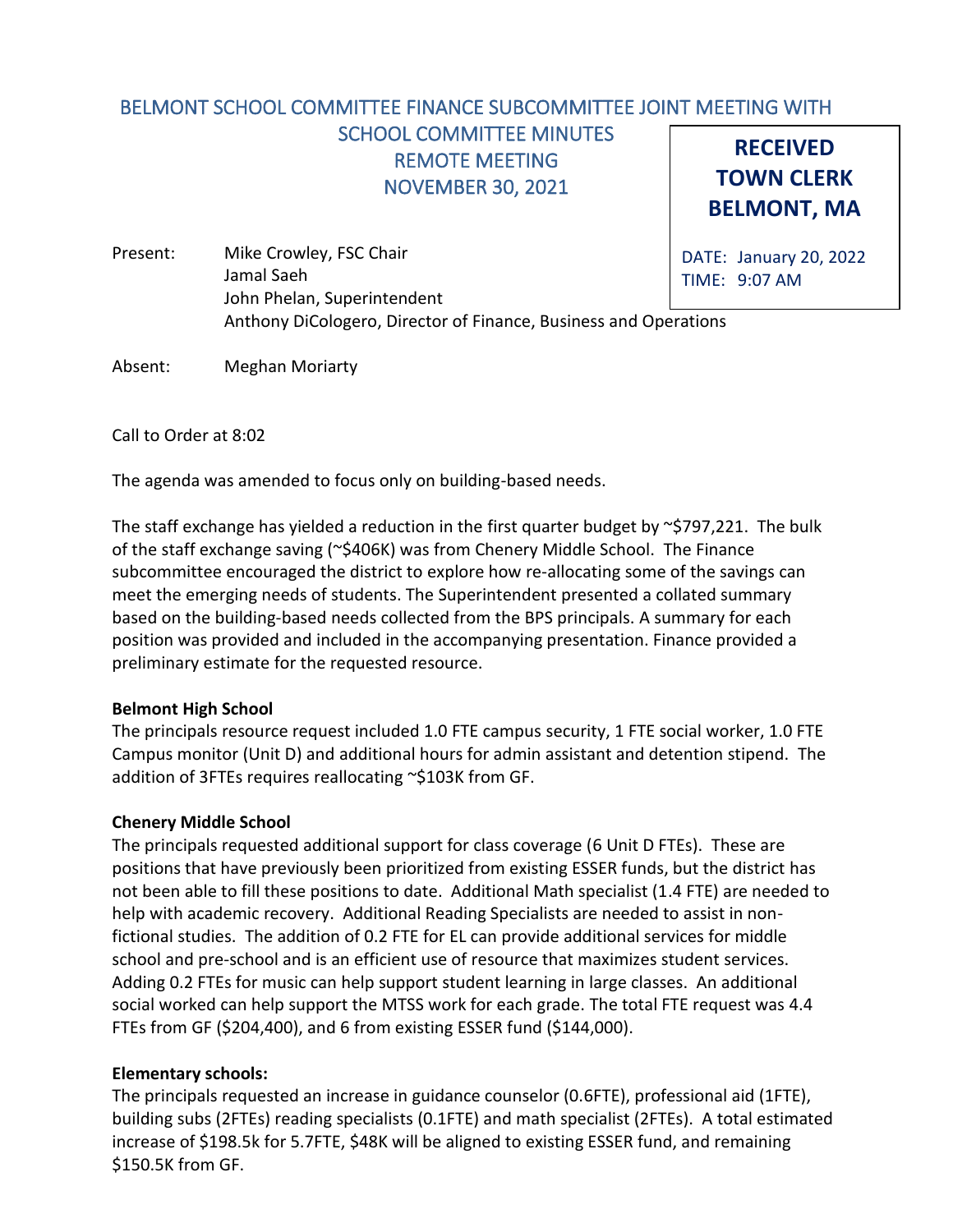Additional 2FTEs BCBA specialists were requested for Butler and Wellington to help students regulate their behaviors and support staff in communication with families, a mindfulness coach to support students experiencing increased anxiety in the classroom, a teacher and program director to support to the Boston based students who are struggling with the transition to school. The budget for these FTEs was not provided.

# **Discussion:**

With the increase demand and allocation of resource to hiring of social workers, subcommittee members advised that we are clear in presenting these roles how social workers are being utilized, the caseloads, and expected outcomes (improvement over previous year), and where the intersection of parental duties vs school responsibilities.

Additionally, it is important to understand how many of these roles are a response to the pandemic, and how many are foundational needs that we would expect to be part of the resource allocation for BPS. If the latter, we need more data to support that vision.

Superintendent highlighted that some of the social workers staff will be needed next year, the MTSS structure will remain next year, and this is in addition to the existing social workers.

There was discussion about the need to clarify what changed this year that necessitated adding a security person in HS. The superintendent explained that there is an increase needs for a security person given the disruptions we've seen lately, and that the school building is open well into evening.

The committee members asked if we can be creative about resource allocation if we separated the need between 3-6pm vs 6pm-close. For example, how does the SRO presence help in the afterschool activity, and can late afternoon/evening hours be covered through extra fees collected from extracurriculars/rentals?

Unit D is an emerging need, we should consider every effort to incentivize staffing even if it means increasing the compensation.

The committee members asked for more clarity on the additional need for EL FTEs at this time. The superintendent highlighted that there are an additional 30 EL learners that we have since October, and there were additional mandated services for preschool.

## **Citizens Concern:**

• *Lisa Pargoli*

*Expressed concern of focusing too much on social emotional learning and advocated for more effort be spent on foundational education. She also requested clarity on the number of students needing support for math and reading vs EL. She strongly recommended that the district not hire a mindfulness coach.*